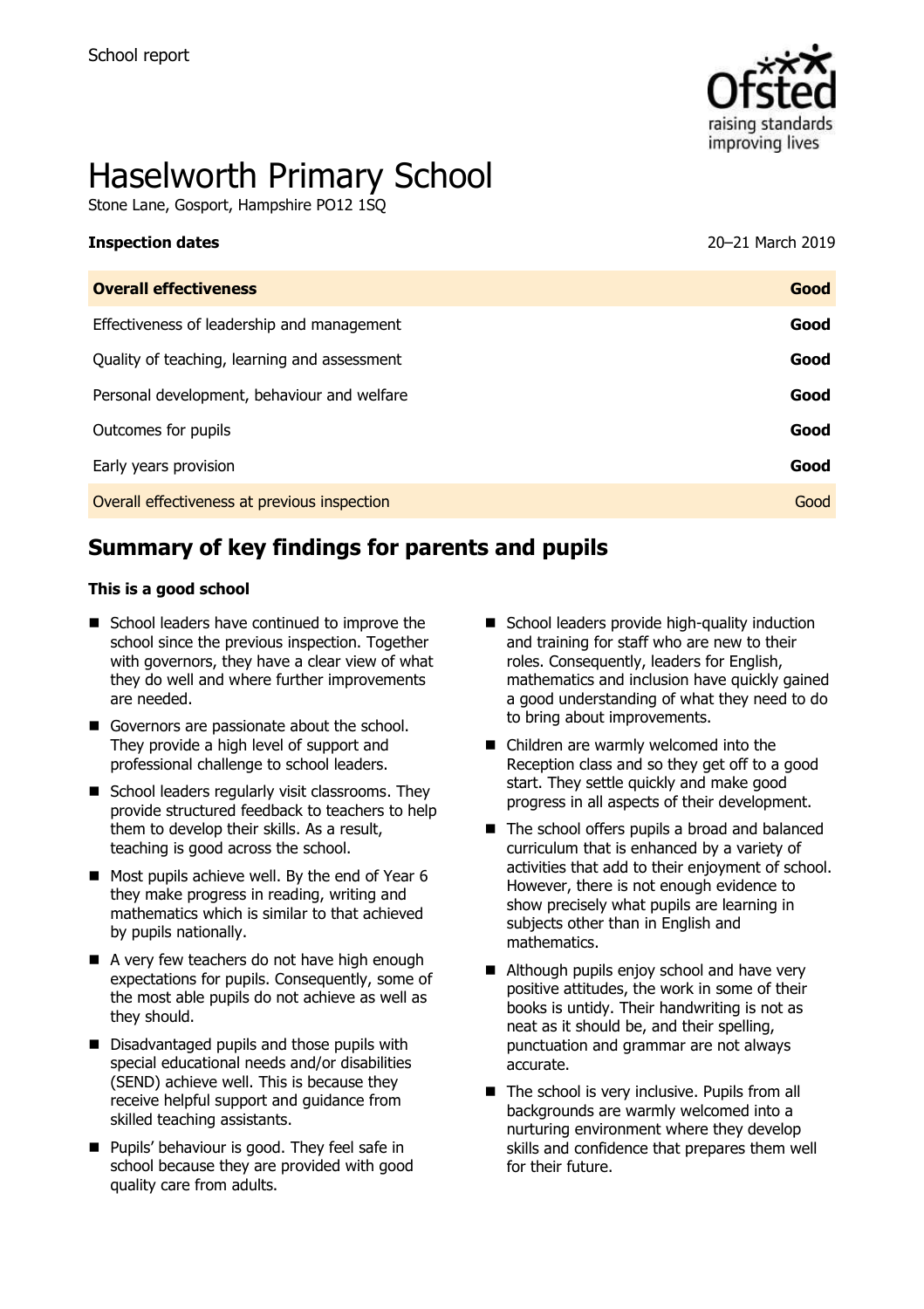

# **Full report**

### **What does the school need to do to improve further?**

- **Ensure that all pupils achieve as well as they should by:** 
	- setting high expectations and providing a high enough level of challenge in all lessons, particularly for the most able pupils
	- making sure that the majority of pupils learn to spell and punctuate correctly before moving into Year 3 and that their handwriting is neat and clear.
- Show precisely what pupils are intended to learn in subjects other than English and mathematics, so that leaders know how well pupils develop their skills and knowledge as they move through the school.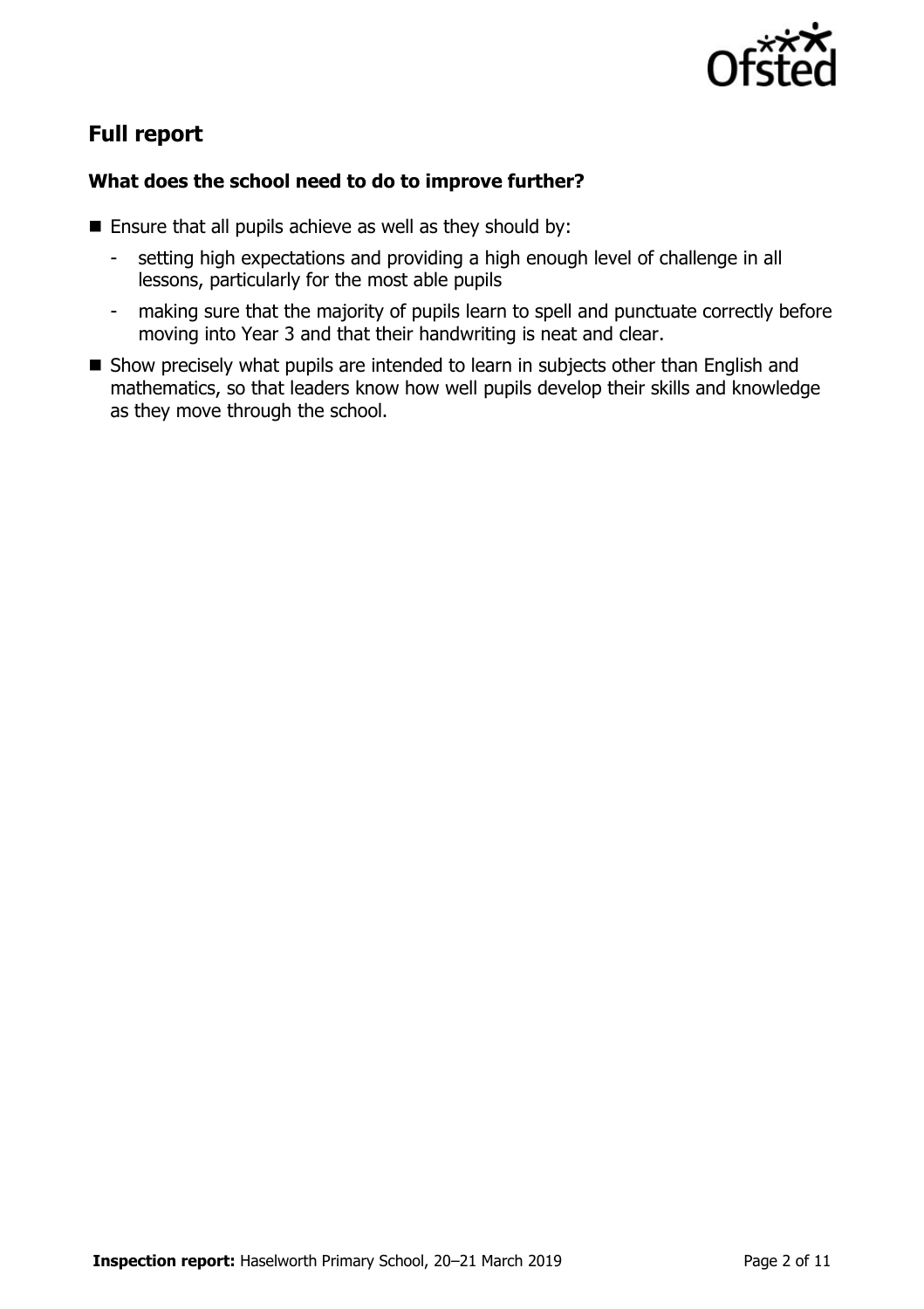

# **Inspection judgements**

#### **Effectiveness of leadership and management Good**

- Leaders are highly ambitious. They provide a clear direction so that all staff understand what they need to do to achieve the school's agreed aims and vision. Underpinning the work of the school is that 'The Haselworth Way will shine through everything we do'. This sets out clearly leaders' expectations for staff and for pupils.
- School leaders and governors have an accurate view of what the school does well and where further improvements may be made. They seek guidance and support from external advisers to help them to validate their judgements. The school's plans for improvement focus specifically on the most important actions for development.
- Leaders who are new to their roles, and to the school, have settled very quickly owing to the good quality of support that they receive from senior leaders. They have also worked with external independent advisors to help them to gain a clear oversight of what they need to do to develop their area of expertise within the school.
- The school is small and staff know each other very well. They are committed to doing the very best for all pupils. School leaders are outward looking. They have built close working relationships with local schools and this allows them to keep abreast of initiatives and to share best practice. Leaders and teachers also visit schools further afield to look for better ways of doing what they already do well. Staff work together strongly as a team and so morale is high.
- School leaders frequently visit classrooms formally as well as informally. They provide concise feedback to staff so that the quality of teaching, learning and assessment is continually improving. There is a strong programme of training and development that complements lesson visits. All staff, regardless of role, welcome the opportunities that they have to develop their skills to help them to become the best that they can be.
- Leaders know their pupils very well. As a result, they ensure that all children achieve well. They keep careful checks on the progress made by disadvantaged pupils and those who have SEND to make sure that they are doing as well as they should. The inclusion leader is currently reviewing the way in which individual learning plans can be further improved. She has noticed that current plans do not show pupils' starting points and so it is difficult to measure precisely the progress that they make.
- The curriculum is broad and balanced and enhanced by a variety of additional activities that add to pupils' enjoyment of school. However, there is insufficient evidence to show what exactly pupils are learning in subjects other than English and mathematics. This means that it is difficult to see how well pupils build their skills and knowledge in other subjects as they move through the school.
- **Pupils understand and can articulate the school's values, including kindness, honesty,** respect and responsibility and they know how these affect their learning and their behaviour. Consequently, they gain a good understanding of British values and are well prepared for life in modern Britain.
- Leaders make effective use of the primary sports funding. Some of the funding has been used to employ sports coaches to work alongside teachers to help them to develop their skills. Part of the funding is also used to fund the teaching of swimming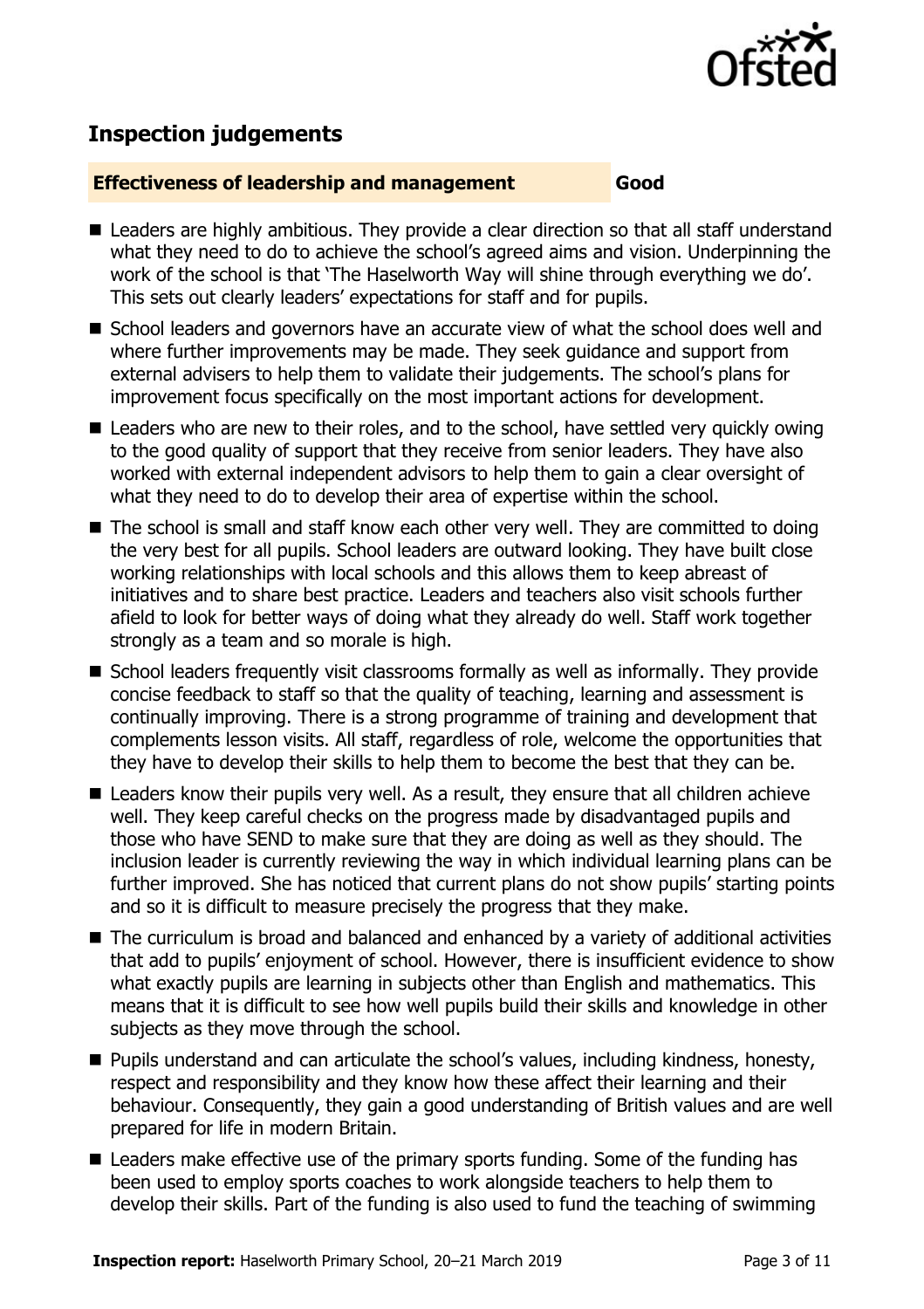

and to take part in local sporting activities.

**Parents are highly positive about the school. They like the small 'family feel' and agree** that their children are happy and safe. This was summed up by one of the many comments made by parents, 'The staff work really hard to make the school a nurturing and supportive environment, not just academically but also for children's well-being.'

#### **Governance of the school**

- Governance is effective. Governors are very proud of their school and the part that they play in providing support and professional challenge to leaders. They visit school regularly and are highly visible among the school community. Governors have ensured that the school is at the heart of the community and this is reflected in the rising pupil numbers. Governors say, 'It's more than just a school – it's a family.'
- Governors have a good understanding of the school's strengths and where further improvements are required. They receive comprehensive information from senior leaders that they use to probe and challenge school leaders to hold them to account. They monitor the impact of actions taken by leaders so that they know how well the school is performing.
- Governors have a range of professional skills and expertise. This helps them to ensure that the school complies with all statutory duties and that required policies are up to date and reviewed in a timely way. Governors make sure that safeguarding arrangements are effective and regularly checked.
- Governors keep a careful check on the school's finances to ensure that money is spent wisely. They ensure that additional funding, including the pupil premium, is used effectively.

#### **Safeguarding**

- The arrangements for safeguarding are effective. The school has a number of pupils whose circumstances may make them more vulnerable. The safeguarding leader keeps a close check on these pupils, liaising with external agencies, to ensure that these pupils receive the support that they need.
- Within the school, safeguarding is given high priority and is a standard item on both governors' meetings and staff meetings. All staff have been trained so that they know exactly what to do should they have concerns that a child may be at risk from harm. Safeguarding procedures are robust and regularly reviewed. The school maintains thorough records showing a clear chronology for all actions taken. The headteacher diligently follows up concerns so that no child slips through the net.
- Parents, staff and governors all agree that children are safe and well looked after in school. Visitors to school are carefully checked and they are provided with helpful information, so should a concern arise, they would be well informed of action to be taken.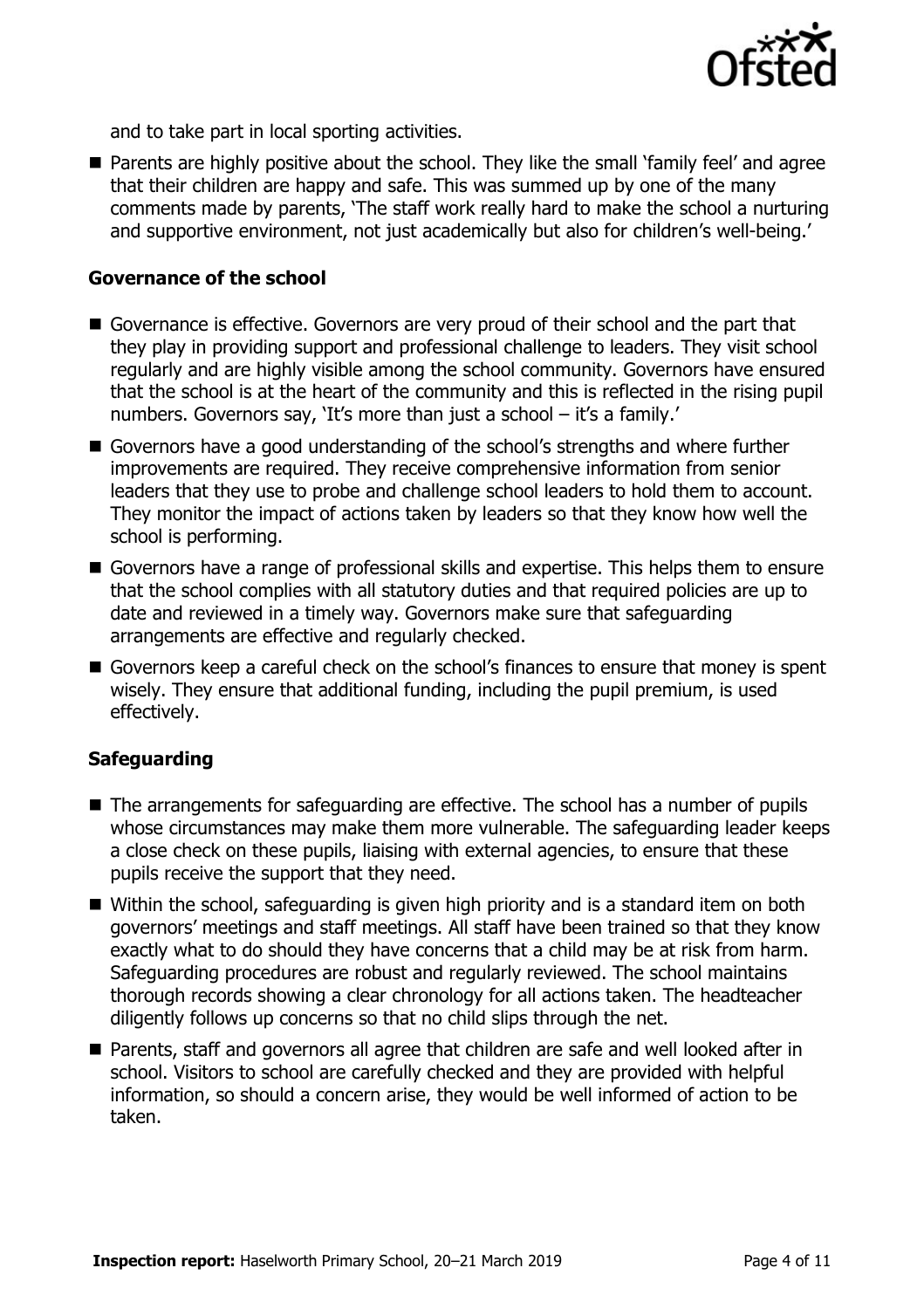

#### **Quality of teaching, learning and assessment Good**

- Staff have established good working relationships with pupils, and consequently pupils have very positive attitudes towards school and learning. Teachers encourage pupils to think about what they are learning through the application of skills learned through 'philosophy for children'. In class, pupils are provided with plenty of opportunities to share their ideas, listen to each other and ask questions of their own.
- Teachers have good subject knowledge that they use well to help pupils to understand what they are learning. For example, in a Year 4 mathematics lesson, the teacher skilfully asked questions that explored pupils' understanding of equivalent fractions. By asking pupils to reason and explain their answers, pupils were helped to deepen their understanding of fractions.
- In most lessons, teachers provide effective feedback to pupils and this helps them to develop their skills, knowledge and understanding. Teachers follow the school's marking and feedback policy so that pupils learn from their mistakes. There are some good examples of teachers providing practical resources that help pupils to make sense of what they are learning.
- Some teachers are particularly skilled in using imaginative ways to capture pupils' attention. For example, in a Year 1 English lesson, pupils were provided with wigs of various hairstyles in preparation for writing. This helped them to visualise different types of hairstyles. This generated some lively discussion and supported the development of their vocabulary.
- Leaders have introduced a new approach to teaching mathematics, and this has enabled pupils to develop a thorough understanding of number and its applications. Pupils across the school are required to explain their answers, giving mathematical reasons and this has increased their confidence and enjoyment of the subject.
- Teachers know their pupils well and provide activities that mostly meet their needs. Pupils who have SEND are given good support from highly skilled teaching assistants and this helps them to progress at similar rates to their peers.
- While most teachers have high expectations for pupils, they do not all set a high enough level of challenge, particularly for the most able pupils. Work in pupils' books is not always presented as well as it should be. This can lead to errors in spelling and in calculations as well as spoiling the overall quality of their work.

#### **Personal development, behaviour and welfare Good**

#### **Personal development and welfare**

- The school's work to promote pupils' personal development and welfare is good. Pupils are welcomed into a bright and attractive learning environment where they feel safe and secure. Through their understanding of the school's values, they learn the skills that will prepare them well to become responsible citizens of the future.
- **Pupils' spiritual, moral, social and cultural development is promoted effectively through** the curriculum as well as through school assemblies. During the assembly that took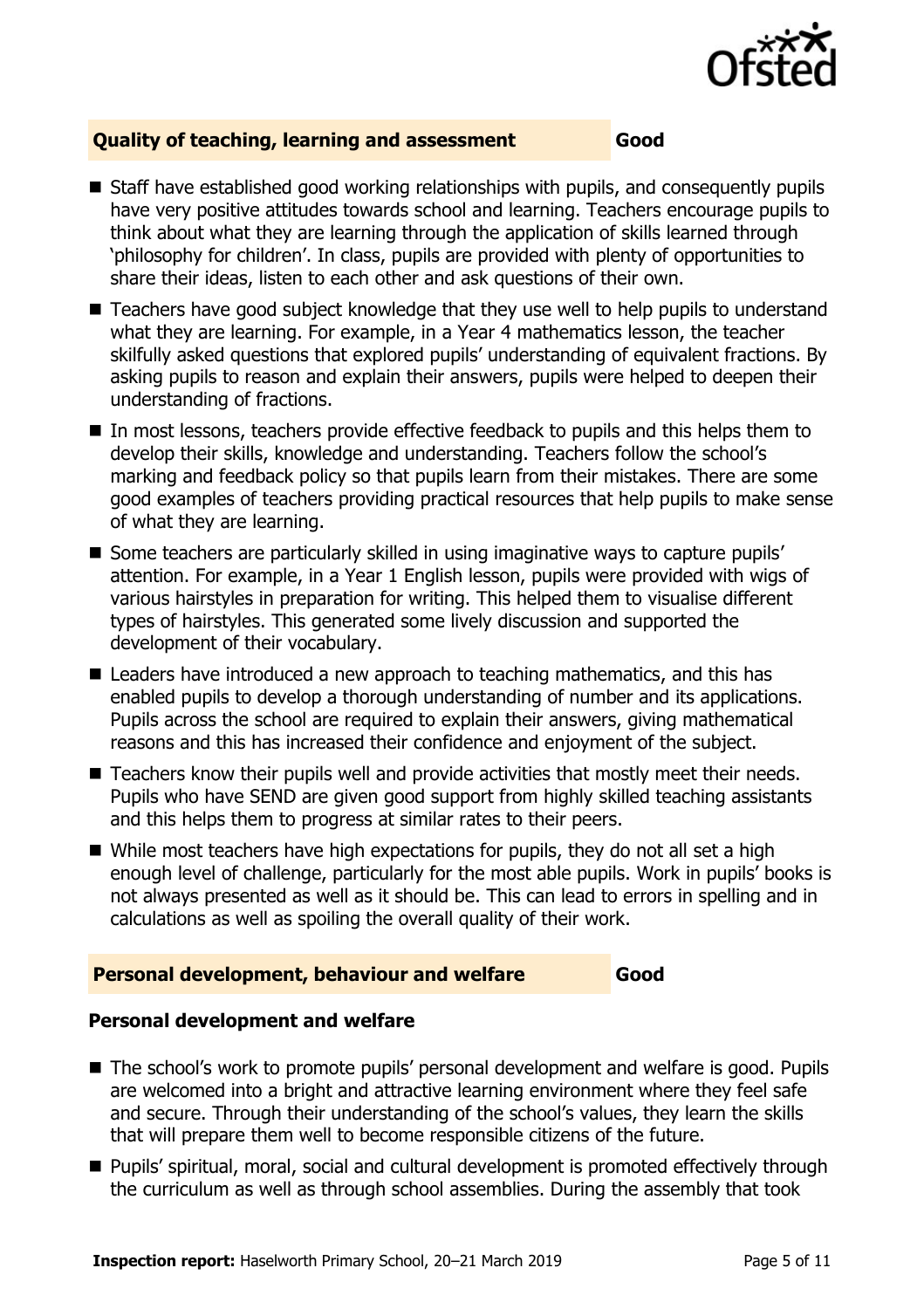

place during the inspection, pupils were spellbound as they learned a spiritual song based on African culture from the past. Pupils sang beautifully and with emotion as they recreated the story through song.

- **Pupils are taught life-skills, including those relating to their personal safety.** Consequently, pupils know how to stay safe when using modern technology as well as from potential physical dangers, including road safety. Pupils are also taught about the implications of substance misuse. Many participate in the various after-school clubs and activities that help them to be fit and healthy
- **Pupils say that staff provide high-quality care for them. They say that adults take their** concerns seriously and that they will always listen to them. They enjoy learning because teachers make lessons interesting. However, not all teachers set high enough expectations for how pupils should present their work. This results in work in some pupils' books being untidy because pupils do not take enough pride in their work.
- The breakfast club is very well attended and provides pupils with a nutritious start to the school day. Apart from offering a variety of healthy food, there is also a wide range of games and activities for pupils to enjoy. This facility is funded through the pupil premium and has contributed to increased rates of attendance for disadvantaged pupils.

#### **Behaviour**

- The behaviour of pupils is good. Pupils behave well in classrooms, the playground and as they move around the school. Most teachers apply the school's behaviour management policy and so pupils know, and understand, the expectations for them.
- Pupils' conduct around the school is good. They move around in a calm and orderly manner, often holding doors open for each other as well as for adults. Pupils show respect towards other pupils and adults. They listen to each other carefully in lessons.
- **Pupils said that behaviour was usually good and that most pupils got on very well** together. They said that they were treated equally and that discrimination on any grounds was not allowed. Records relating to pupils' poor behaviour showed few reported incidents. There have been no recent exclusions.
- Just occasionally, when work provided for pupils is too easy or they are unclear what is expected of them, pupils become distracted and start to chat among themselves. Not all teachers apply the school's behaviour policy consistently and so a few pupils are not aware of what is expected of them.
- Pupils' attendance has improved since the last inspection and is now broadly in line with the national average for primary schools.

#### **Outcomes for pupils Good**

In 2018, pupils in Year 6 made progress that was broadly similar to that made by all pupils nationally in reading, writing and mathematics. However, their attainment in these subjects was below the national average, with few pupils reaching the higher standard. However, this group of pupils included a high number of pupils who have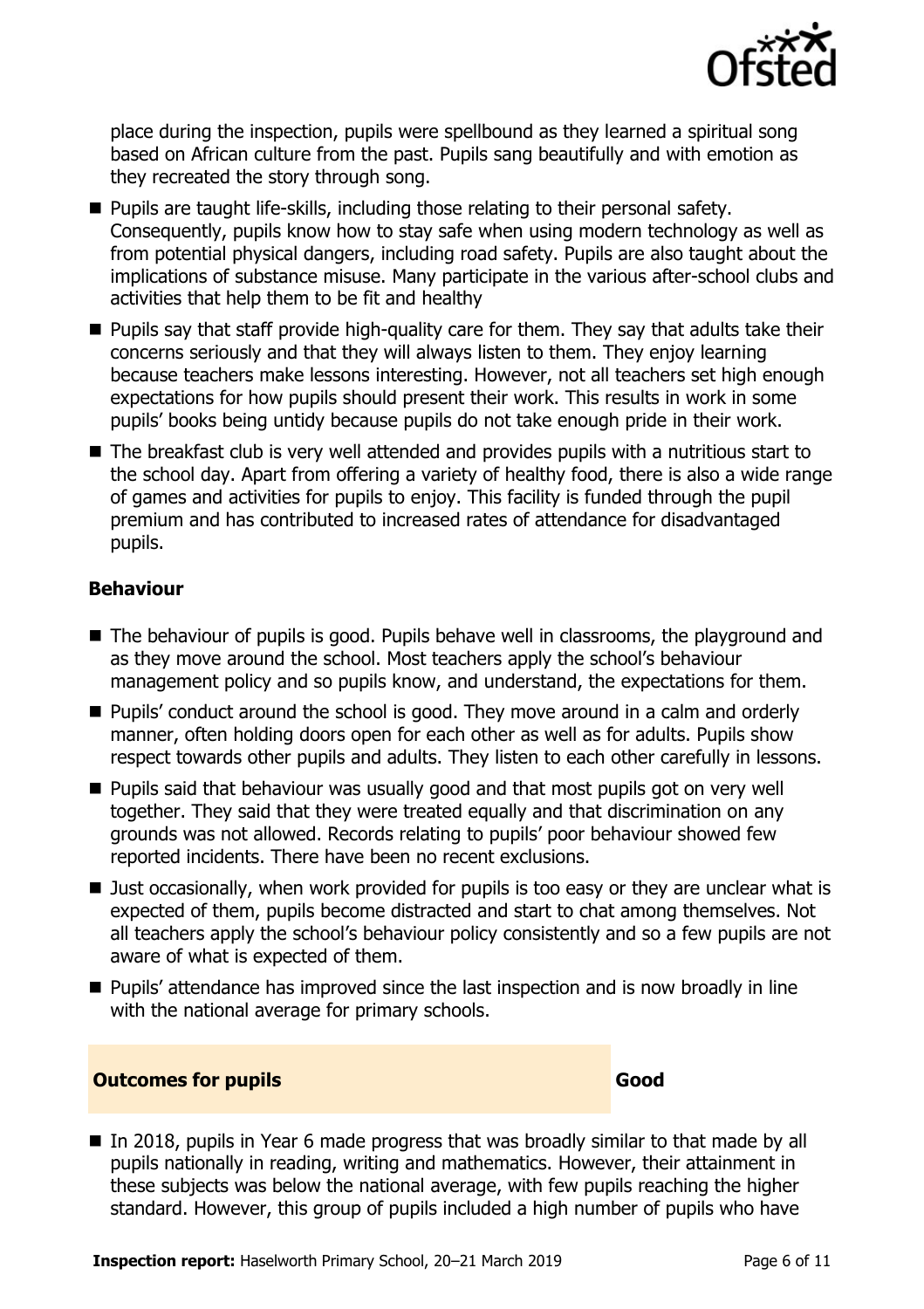

SEND as well as some pupils who have complex learning needs.

- At the end of Year 2 in 2018, pupils made good progress to reach standards that were above the national average in reading, writing and mathematics. Disadvantaged pupils attained similar levels to other pupils with similar starting points. The percentage of pupils reaching the expected standard in the Year 1 phonics screening check was broadly in line with the national average.
- $\blacksquare$  Pupils across the school enjoy reading. In Year 2, pupils have a range of skills, including phonics, that they use very well to read unfamiliar texts. They say that they like reading and talk about their favourite books and stories. By the time they reach Year 6, pupils read fluently and confidently, both to find information and to read for pleasure.
- School leaders have improved the way in which mathematics is taught throughout the school. After researching different methods, they have selected a programme that allows pupils to use and apply their mathematical understanding when solving problems. Pupils have to explain their answers and give reasons as to why they are correct. This allows them to talk and share their ideas and so progress well.
- Assessment information and work in pupils' books show that pupils currently in school make good progress overall but with some inconsistencies in rates of progress between subjects. Pupils' rate of progress in writing is slower than that in reading and mathematics. This is because they do not learn basic skills, including handwriting, spelling and punctuation, quickly enough when they start school.
- While the majority of pupils make good progress, those who are most able do not always receive a high enough level of challenge in class. As a result, they do not always reach the standards of which they are capable.
- **Pupils who have SEND make good progress because they receive high-quality support** from trained teaching assistants. Most teaching assistants work in close cooperation with teachers and so they know exactly what support to provide.

#### **Early years provision Good Good**

- Children get off to a good start in the Reception class. They are warmly welcomed into a safe environment that is bright and colourful. Staff provide high-quality care and so children feel safe and secure. There is a strong nurturing atmosphere in which children thrive and flourish.
- Many children start school with skills that are lower than those typically expected for their age, particularly in language and literacy. They make good progress across all areas of learning so that they are well prepared for Year 1. The proportion of children that reached a good level of development in 2018 was in line with that found nationally.
- Staff know children and their families well. They observe children's development and plan activities that build on what children already know and can do. One of the strengths of early years is that teachers accurately identify those children who have SEND. They intervene quickly to make sure that these children catch up with their classmates.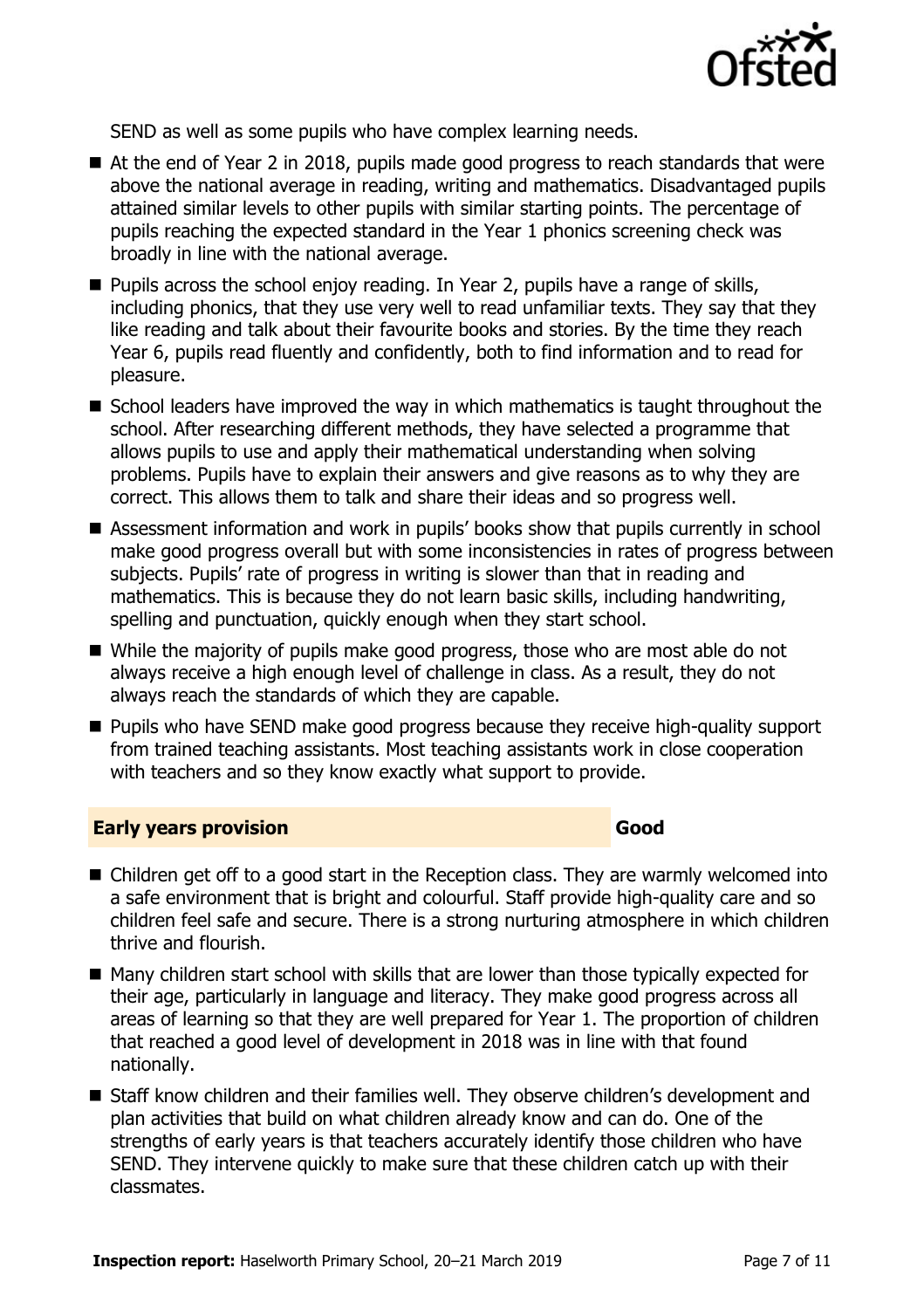

- Teachers use imaginative resources for children. For example, the teacher used the story of 'The Naughty Bus' to inspire children's imagination in preparation for their activities. Children delightedly told me about all the naughty things that the bus had done in their classroom the previous evening. This inspired their imaginations and equipped them well for their writing task.
- Although teaching, learning and assessment are good overall, there are times when opportunities to extend children's learning are missed and this slows the pace at which children, particularly the most able, learn.
- The Reception class is spacious with a large outdoor area. However, some areas are rather untidy and tired looking. Some parts of the classrooms and outdoor area lack structure and purpose so do not facilitate high-quality learning as much as they should.
- Staff plan activities for children in both areas so that children can choose to stav indoors or work and play outside. There are some activities that are led by adults and others that children choose for themselves.
- Children are very well behaved when working and playing independently and when under the direct supervision of staff. They are happy and they get along very well together. They share and take turns and they listen carefully to what each other has to say. Their moral and social skills are promoted effectively.
- Safeguarding is effective and all welfare requirements are met. Staff are well trained and fully understand their responsibility to ensure that children are safe. Leadership of the early years has been strengthened by the involvement of the new English leader. She works in close cooperation with the early years teacher to ensure that children's language and literacy skills develop rapidly.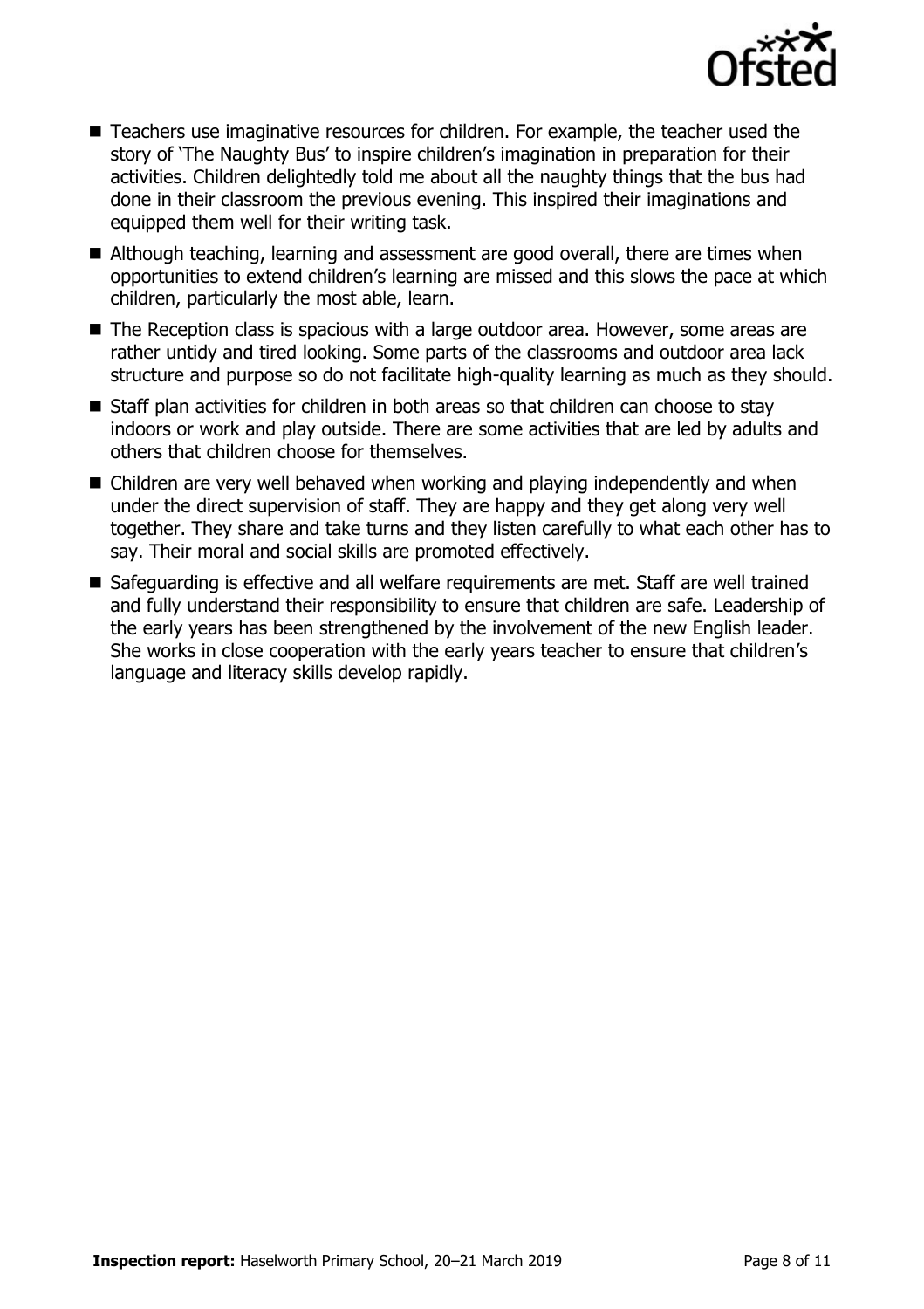

# **School details**

| Unique reference number | 116165    |
|-------------------------|-----------|
| Local authority         | Hampshire |
| Inspection number       | 10084357  |

This inspection of the school was carried out under section 5 of the Education Act 2005.

| Type of school                      | Primary                            |
|-------------------------------------|------------------------------------|
| School category                     | Community                          |
| Age range of pupils                 | 5 to 11                            |
| <b>Gender of pupils</b>             | Mixed                              |
| Number of pupils on the school roll | 138                                |
| Appropriate authority               | The governing body                 |
| Chair                               | <b>Chris Roast</b>                 |
| <b>Headteacher</b>                  | Emma Steele                        |
| Telephone number                    | 02392 583 657                      |
| Website                             | www.hants.gov.uk/                  |
| <b>Email address</b>                | mary.leask@haselworth.hants.sch.uk |
| Date of previous inspection         | 4 February 2015                    |

#### **Information about this school**

- The school is smaller than most primary schools and pupils are taught in mixed-age classes for some of the time.
- The large majority of pupils are of White British background. The proportion of pupils with SEND is above the national average for primary schools.
- The proportion of pupils who speak English as an additional language is below the national average.
- The proportion of pupils who are disadvantaged is above the national average for primary schools.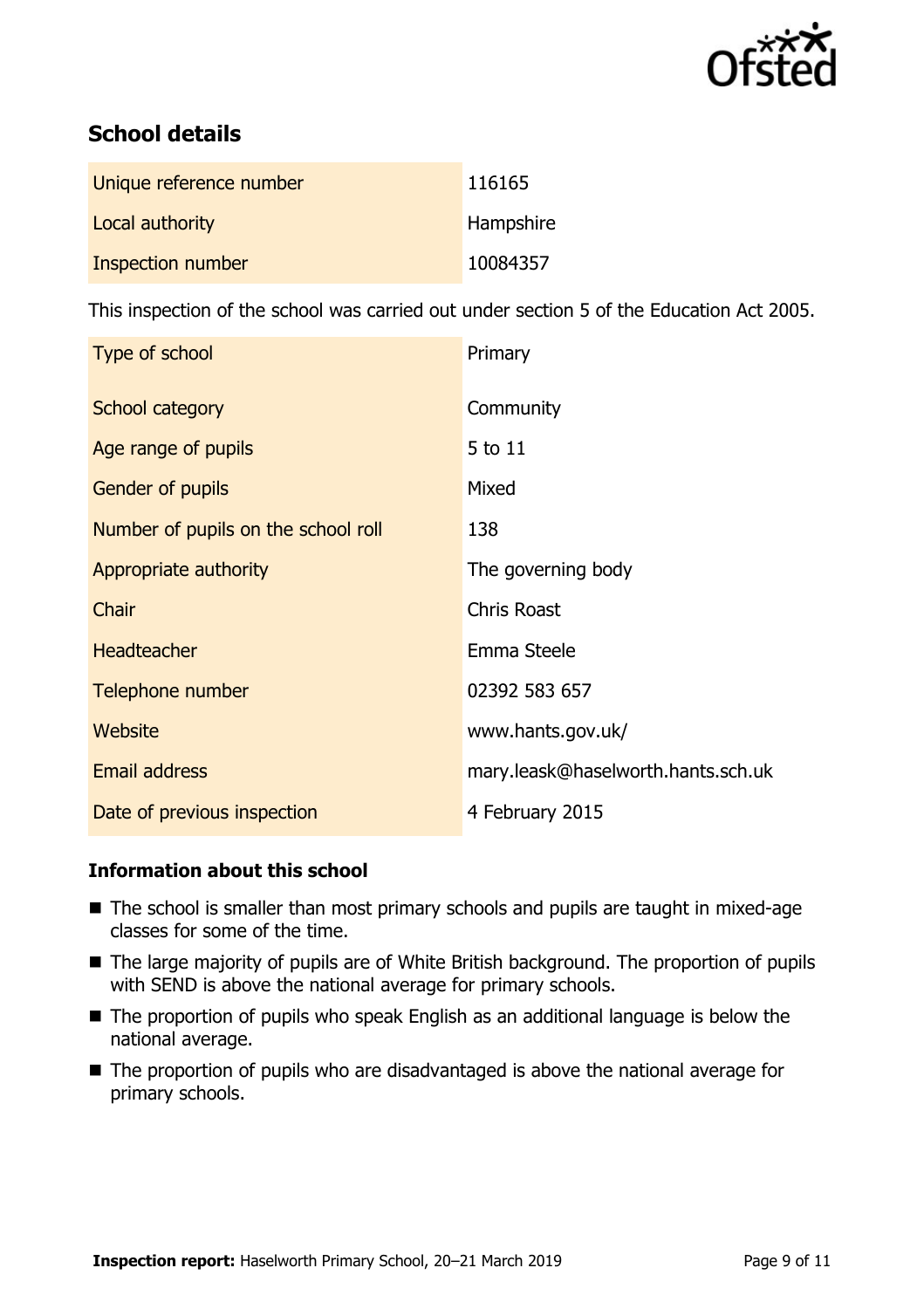

## **Information about this inspection**

- The inspector, accompanied by the headteacher, observed pupils working in all year groups. She looked at work in pupils' books and she listened to pupils from Year 2 and Year 6 reading.
- The inspector met with the headteacher, subject leaders and four governors. She held a telephone meeting with a representative from the local authority.
- Among the documents scrutinised were school development plans, minutes of governors' meetings, and information about pupils. Records relating to pupils' outcomes and their safety and welfare were also scrutinised.
- The inspector spoke informally to pupils during a lunchtime break. She also met formally with a group of pupils from key stage 2.
- The views of parents were taken into account by analysing the 27 responses to the online survey, Parent View as well as considering the 27 free-text written responses. The views of staff were taken into account by analysing the 22 responses to the staff survey as well as responses during meetings with staff.

#### **Inspection team**

**Joy Considine, lead inspector Construction** Ofsted Inspector